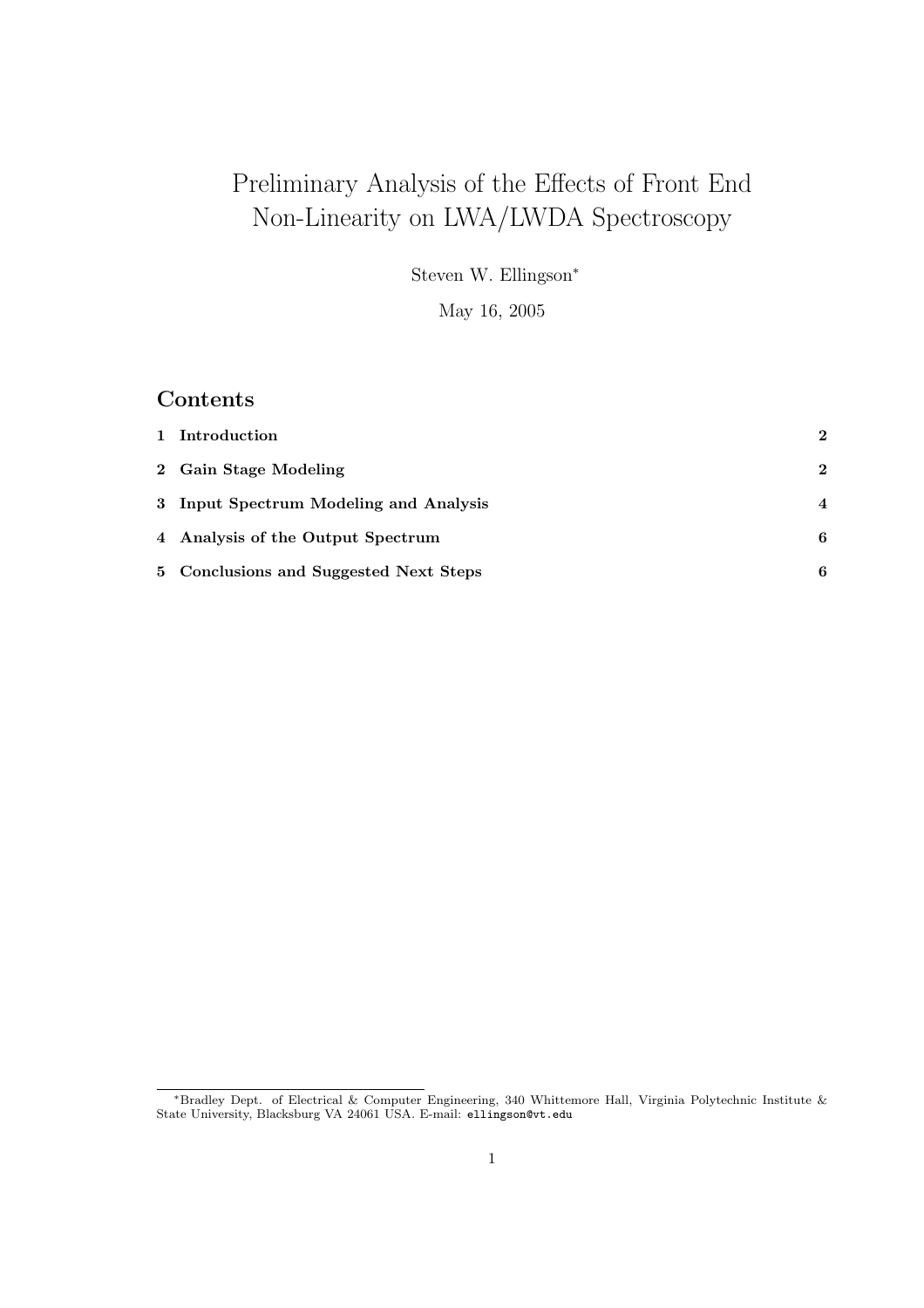### 1 Introduction

The Long Wavelength Array (LWA) and Long Wavelength Development Array (LWDA) both require a broadband, low-noise gain stage immediately following the antenna. In addition to having sufficient gain and sufficiently-low noise temperature to fix the system temperature well below that of the Galactic background, this gain stage must also be robust to radio frequency interference (RFI). The latter is primarily a linearity requirement, and is typically expressed in terms of input 1-dB compression point  $(P_{1dB})$ , input second-order intercept point (IIP2), and input third-order intercept point (IIP3). The primary concern in setting a linearity specification is that the intermodulation generated by the gain stage not obscure an unacceptably large fraction of the desired spectrum. These requirements are relatively easy to set if the spectrum is dominated by one or two strong tone-like sources of RFI [1]. However, the actual input spectrum is likely to be much more complex; thus it is a bit difficult to know quantatively how much intermodulation at levels deleterious to radio astronomy is generated based on the three linearity specifications alone.

This report attempts to shed some light on this issue through simulation. First, a mathematical model of the active balun designed by Brian Hicks of NRL (based on the Mini-Circuits GALI-74 MMIC amplifier) [2] is developed and shown to be a reasonable representation of the genuine article. Next, a rudimentary time-domain simulation of the expected input spectrum is developed. Finally, the input input spectrum is applied to the gain stage model and the resulting intermodulation spectrum is analyzed. This report concludes with a summary of results and some suggestions for next steps.

# 2 Gain Stage Modeling

The Hicks active balun has been found to have gain  $G = +24.5$  dB  $(G = +21.5$  with respect to each of the balanced inputs individually),  $P_{1\text{dB}} = -5$  dBm, IIP2= +19 dBm, and IIP3= +7.5 dBm [2]. A voltage transfer characteristic having approximately the same characteristics, developed from an initial educated guess and refined through trial and error, is the truncated Maclaurin series

$$
y = 11.75x + 0.6x^2 - 9x^3 \tag{1}
$$

where x and y are the input and output voltages in units of  $\sqrt{mW}$ .

This transfer characteristic is illustrated in Figure 1. The model produces  $P_{1dB} = -8$  dBm, which is about 3 dB lower than measured. This was a tradeoff to improve the accuracy of the model's IIP2 and IIP3, as will be discussed below. Also note that the model accuracy is poor for input power  $P_x > -10$  dBm; however this is not of much concern since it would be very poor engineering practice to operate in this region for any length of time.

The IIP2 and IIP3 of the model were determined by simulation. Equal-power tones at 31 MHz and 32 MHz were synthesized, and the model was applied to the resulting time-domain signal. The result was transformed into the frequency domain and the power of the resulting intermodulation products at 33 MHz and 63 MHz were measured. The former is a third-order intermodulation product (IM3), whereas the latter is a second-order intermodulation product (IM2). Repeating this procedure while varying the level of the input tones generates the result shown in Figure 2. The slope of the IM2 and IM3 curves are very close to the expected 2:1 (2.0001:1) and 3:1 (2.9709:1) respectively. Extrapolating these curves to their respective linear gain intercept points results in the following estimates: IIP2=  $+19.8$  dBm and IIP3=  $+7.3$  dBm. These are very close to the values of  $+19$  dBm and  $= +7.5$  dBm (respectively) measured for the Hicks active balun.

It is concluded that the polynomial model given by Equation 1 yields G, IIP2, and IIP3 which is very close to that of the Hicks active balun, subject to a few caveats. First, the model is not accurate for total power greater than −10 dBm or so. Second, the failure to consider non-linearities greater than third-order can be expected to lead to some inaccuracy in modeling intermodulation, although one expects the intermodulation from these higher-order linearities to weak relative to that associated with the lower-order terms. Third, it should be noted that this is a memoryless model; i.e., the model does not depend on inputs prior to the current instant. In practice, all amplifiers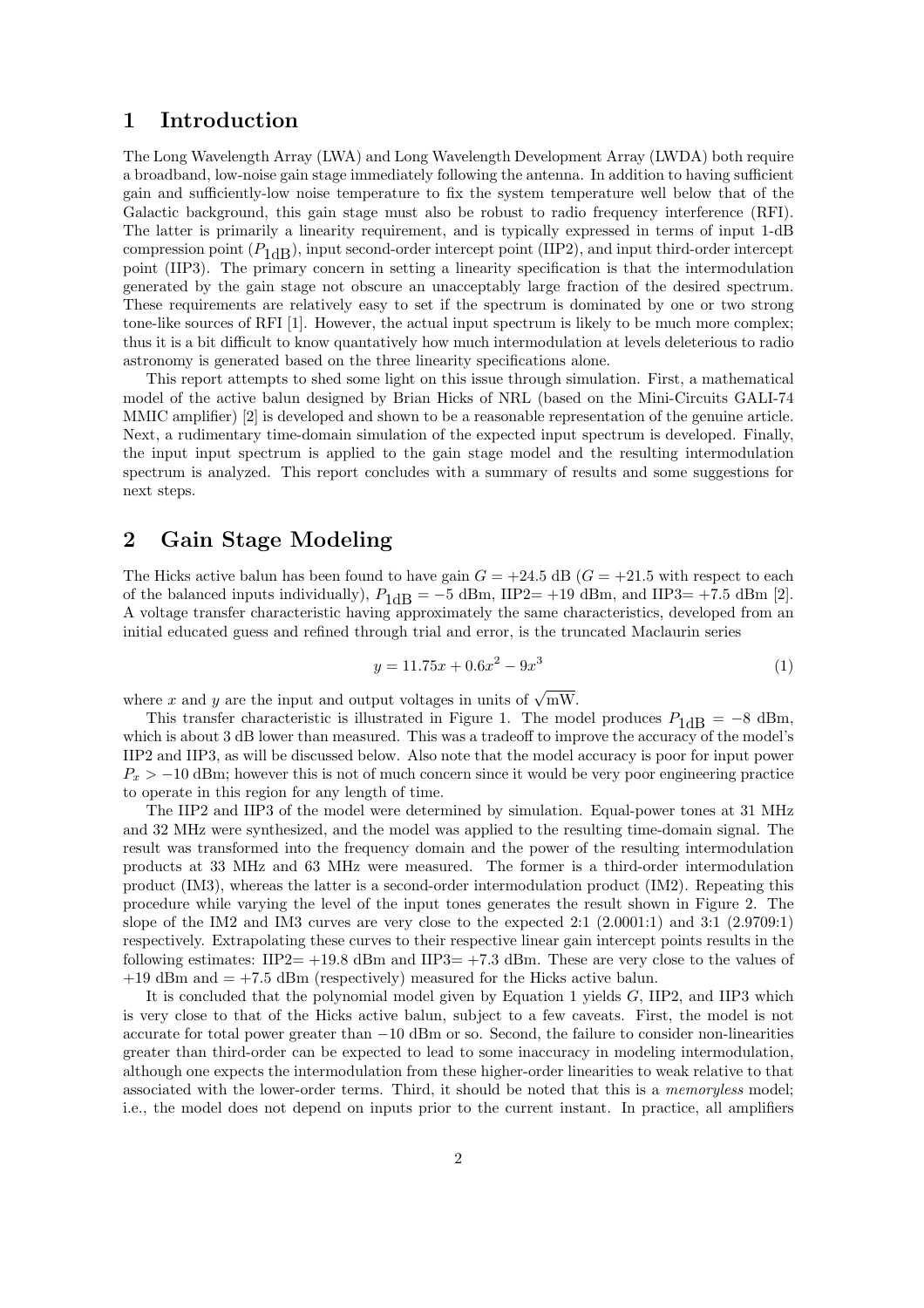

Figure 1: Voltage transfer characteristics, expressed in terms of power transfer: Solid/Blue: Maclaurin series model; '◦': Points read from measurement shown in [2]; Dash-Dot/Red: A perfectly linear amplifier with  $G = 21.4$  dB.  $P_x$  and  $P_y$  are input and output power respectively.



Figure 2: Levels of the 63 MHz (IM2, Solid/Blue) and 33 MHz (IM3, Dash/Green) intermodulation products in response to equal-strength input tones at 31 MHz and 32 MHz. Dash-Dot/Red: Linear gain response.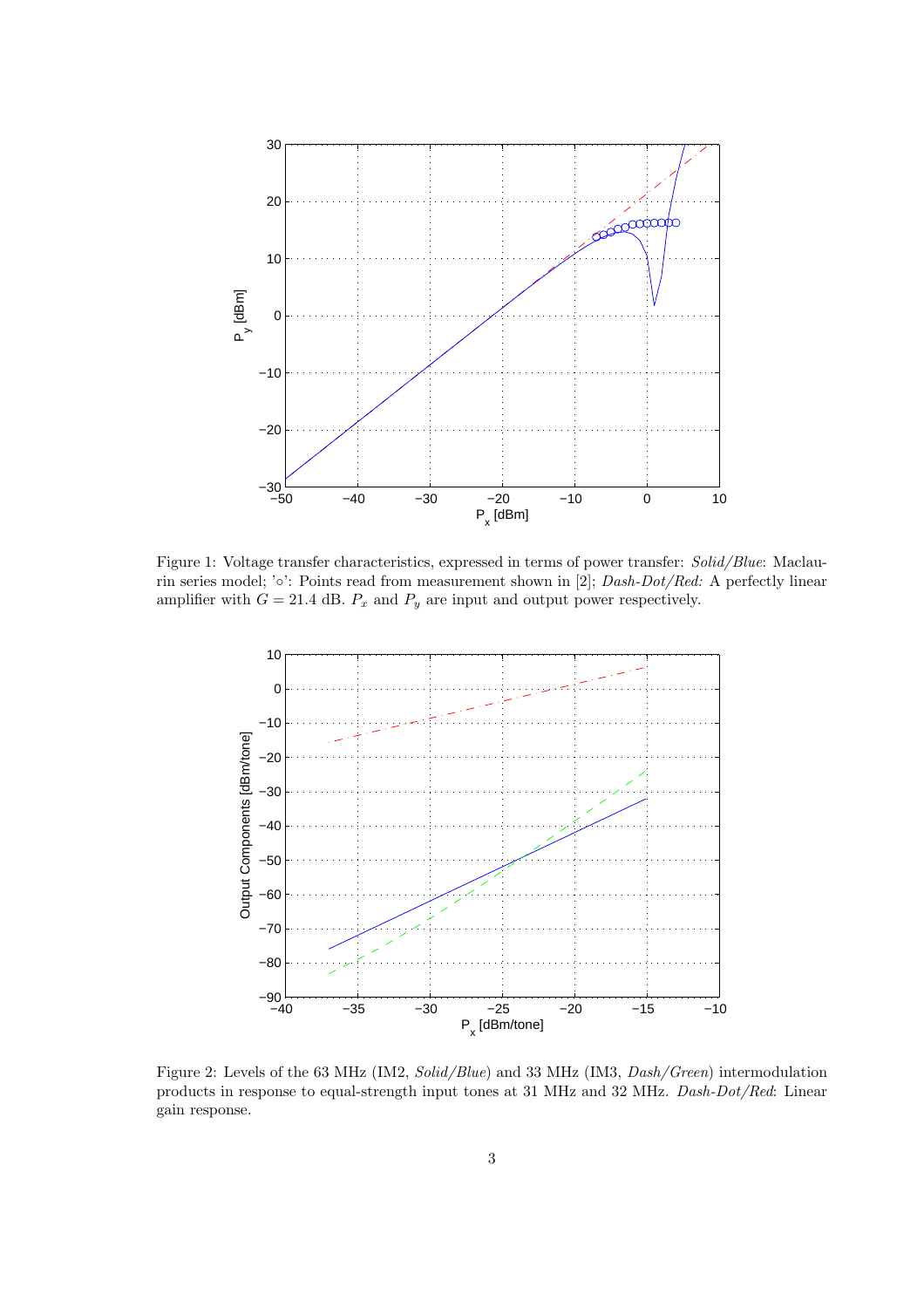| Freq [MHz] | Power [dBm] | Source                           |
|------------|-------------|----------------------------------|
| 21.00      | $-31$       | Simulating an HF broadcast       |
| 42.00      | $-42$       | Simulating a Mobile Base Station |
| 55.25      | $-55$       | TV Ch 2 Video                    |
| 58.83      | $-60$       | TV Ch 2 Color                    |
| 59.75      | -55         | TV Ch 2 Audio                    |
| 67.25      | $-16$       | TV Ch 4 Video                    |
| 70.83      | $-55$       | TV Ch 4 Color                    |
| 71.25      | $-25$       | TV Ch 4 Audio                    |
| 89.10      | $-39$       | FM Broadcast                     |

Figure 3: Summary of the input spectrum model. See text for details.

have some memory; however, if the total signal level is maintained well below  $P_{1dB}$ , one expects the effects of memory to be relatively minor. A final caveat is that this model should not be taken as a alternative to field testing: Whereas this model is probably useful for understanding roughly what the behavior of the intermodulation is likely to be, it is impossible to ensure that all the relevant phenomenology has been reasonably captured. Thus, this analysis should not be considered to be a substitute for field testing.

## 3 Input Spectrum Modeling and Analysis

For this initial investigation, the input spectrum is modeled as the sum of sinusoids, where each sinusoid represents a narrowband (but not necessarily CW) carrier, as indicated in Figure 3. The frequencies and powers were chosen to correspond *roughly* to spectrum observed at a rural site, familiar to the author, and presented in [3]. Note that no attempt was made to include all the signals observed in [3] (only a few examples of the strongest are included), or to acheive any particular accuracy in frequencies or powers. The model is generated by simply adding up each of the sinusoids computed with a constant and randomly-determined phase (to reduce the potential for unrealistic spurious harmonic reinforcement). The time-average power in the resulting signal is  $-15.3$  dBm, which is well below the  $-10$  dBm criterion for model accuracy and  $-8$  dBm  $P_{1\text{dB}}$  described above, and is as probably just about the largest input for which one should reasonably expect useable performance from the given amplifier. The model includes no noise; however the Galactic Background will be considered separately, below.

Figure 4 shows what this model looks like as a 400 MSPS  $\times$  16K- (16,384-) sample which is windowed using a Bartlett (triangle) window and transformed into the frequency domain using a 16K FFT. Immediately apparent is the fact that Bartlett windowing suppresses FFT edge effects (namely, the "skirt" around each sinusoid) to a level of only −80 dBm or so. Also shown in Figure 4 is the expected Galactic Background signal measured by a (mythical) perfectly-matched low-gain antenna, calculated as explained in [4]. Comparison of the level of the Galactic background to that of the FFT skirt artifacts makes it clear that an improved analysis procedure is required to observe intermodulation blocking levels comparable to the Galactic background. This example is included to illustrate one of the potential pitfalls in high-dynamic range analysis (be it for simulation or using actual data); it is very easy to mistake the FFT edge effects as bona fide signal power, when in fact they are simply processing artifacts.

This problem can be dealt with in at least two ways. The simplest are (1) to apply a more aggressive window function and (2) to extend the length of the FFT. For the sake of computational efficiency, it is chosen to apply a two-term Blackman window in place of the Bartlett window. The spectral sidelobes of the Blackman window are 10's of dB lower than those of the Bartlett window, with the tradeoff that Blackman this smears the power of the sinusoid over several spectral channels. Figure 5 shows the result with the Blackman window; note that this is adequate for a preliminary (at least) analysis.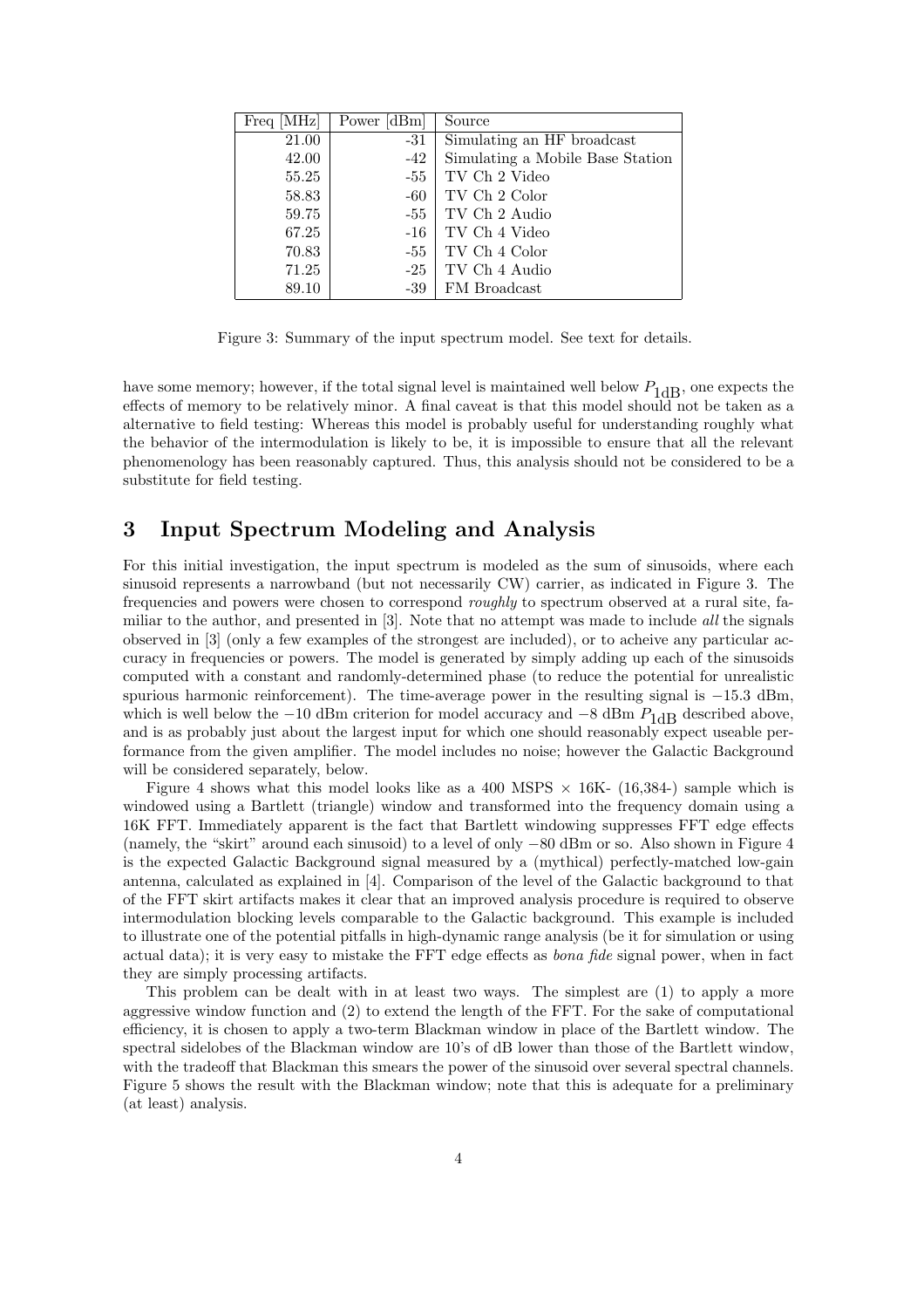

Figure 4: Input spectrum model before application of non-linear amplifier model. Solid/Blue: 16K FFT with Bartlett window. Dash/Blue: Galactic background.



Figure 5: Input spectrum model before application of non-linear amplifier model. Solid/Blue: 16K FFT with two-term Blackman window. Dash/Blue: Galactic background.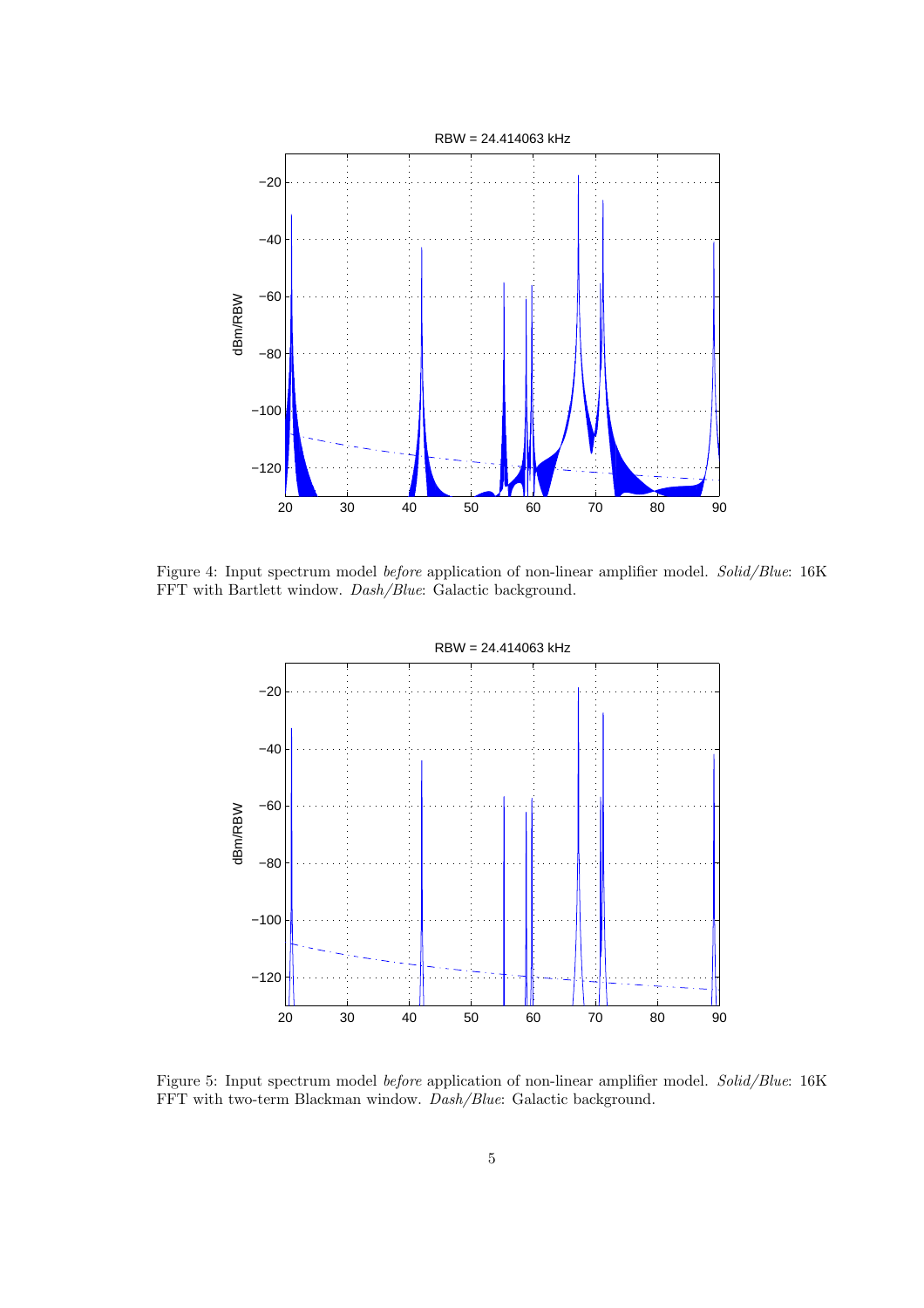

Figure 6: Input spectrum model *after* application of non-linear amplifier model. *Solid/Blue*: 16K FFT with two-term Blackman window, minus 21.5 dB such that display is referenced to the antenna terminals (for easy comparison with previous results). Dash/Blue: Galactic background.

#### 4 Analysis of the Output Spectrum

To analyze the production of intermodulation by the first gain stage, the polynomial voltage transfer function shown in Equation 1 is applied to the time-domain model described in the previous section. Figure 6 shows the results when 16K samples of the resulting signal are windowed using the two-term Blackman window and the FFT is applied. As expected, there is copious generation of intermodulation throughout the spectrum, at levels blocking the Galactic background.

Recall that the signal model used to generate the above result has a total signal (RFI) input power (measured at the antenna terminals) of about −15.3 dBm. At many (hopefully, most) sites, the total RFI power could be much lower. Figure 7 shows the result when the total signal power is reduced by 10 dB (to  $-25.3$  dBm) by simply reducing the power of each sinusoid in the signal model by 10 dB. As expected, the level of intermodulation is dramatically reduced.

## 5 Conclusions and Suggested Next Steps

This report demonstrates that it is reasonable to model the generation of intermodulation in the first gain stage of an LWA/LWDA receiver using a simple third-order polynomial, subject to the following caveats:

- The model is heuristic in the sense that it ignores the actual physics of the amplifier and instead strives only to produce the same specifications of G, IIP2, IIP3, and  $P_{1dB}$ . This is fairly common practice in the RF engineering field, but it does not preclude the possibility that some important phenomenology has been neglected. In particular, it was noted that this is a memoryless nonlinearity model.
- The model is valid only for signal levels less than about −10 dBm.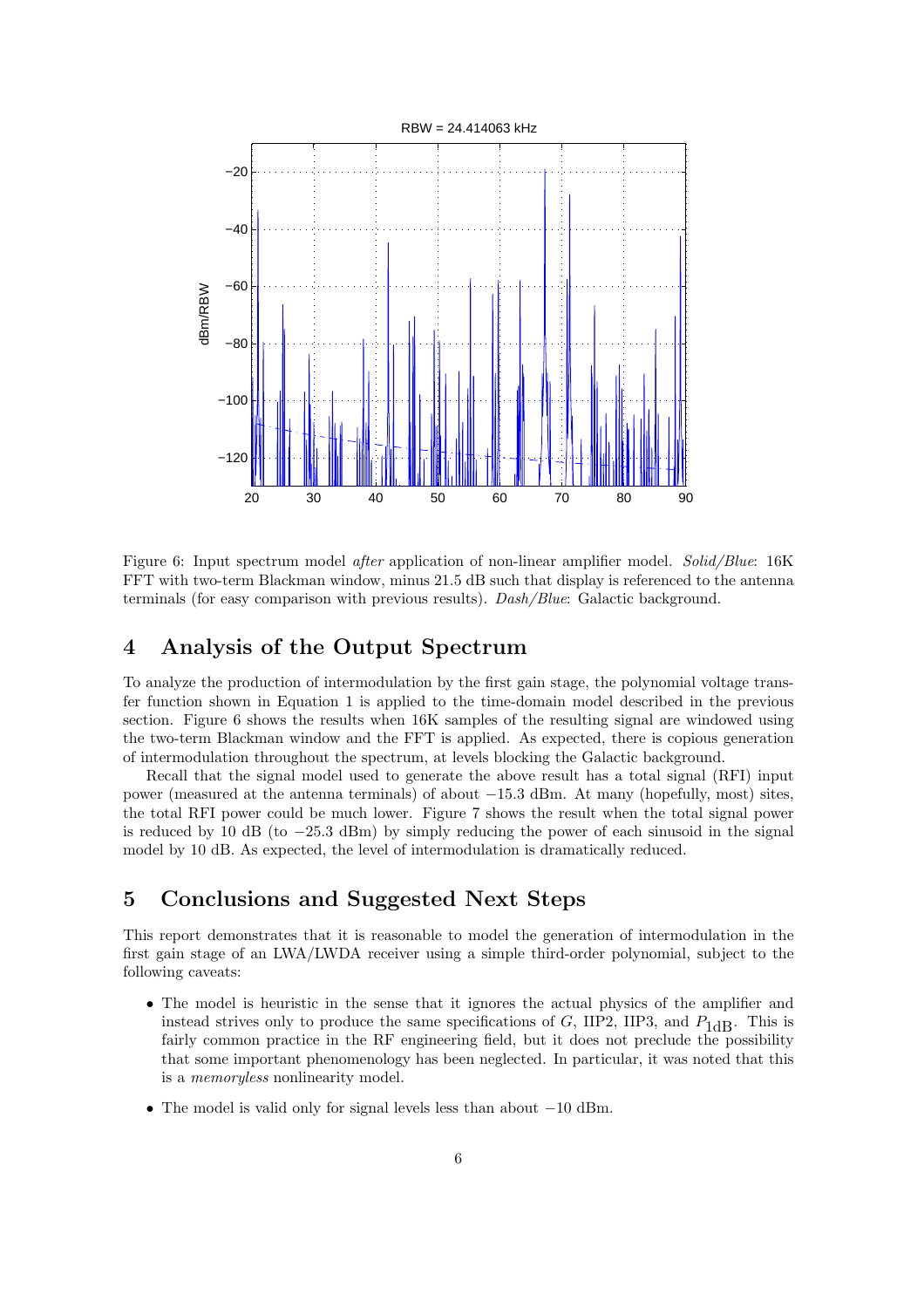

Figure 7: Reduced-power (by 10 dB) input spectrum model after application of non-linear amplifier model. Solid/Blue: 16K FFT with two-term Blackman window, minus 21.5 dB such that display is referenced to the antenna terminals (for easy comparison with previous results). Dash/Blue: Galactic background.